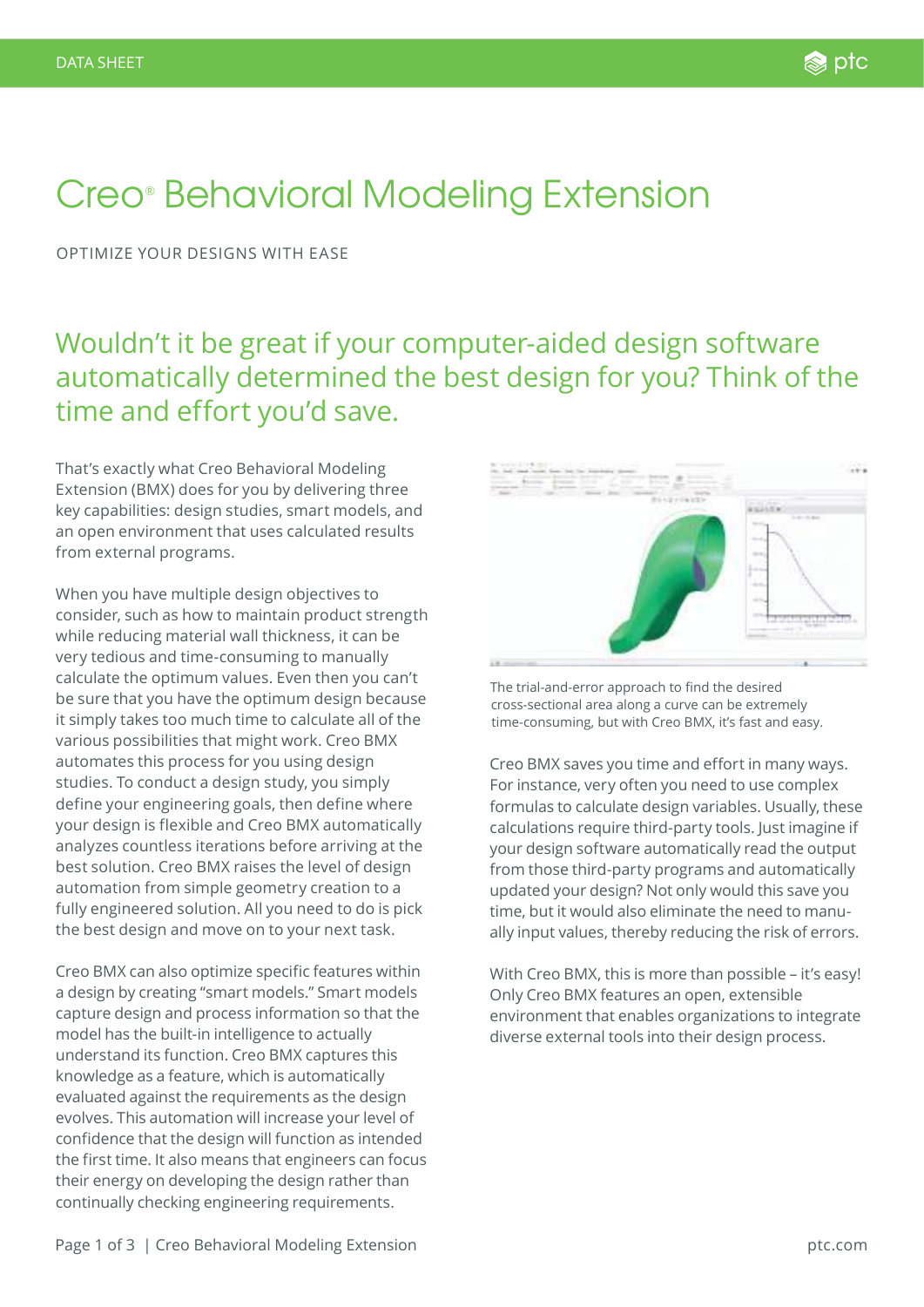# Key benefits

- Improve innovation by exploring numerous scenarios that meet your design criteria
- Clearly understand the impact of design changes, and prohibit inconsistent behavior
- Reduce product costs by optimizing your design to meet multiple objectives, such as maintaining a product's strength while reducing its weight
- Save time by automatically iterating your design to meet your design requirements
- Reduce errors by using the results from external tools to drive your design directly, without manually transferring data

# Features and specifications

## **Objective-driven design studies**

- Solve real-world problems and meet a variety of design goals by applying multiple objectives to a design scenario
- Optimize designs to satisfy cost-reducing requirements, such as decreasing a product's weight to minimize costs
- Conduct feasibility studies to determine if there is a feasible solution that meets the design constraints of the model
- Perform sensitivity studies to evaluate "what-if" scenarios to understand the impact of changes
- Graphically review the response of the model to virtual testing, making results easier to interpret
- Apply statistical attributes to dimensions and parameters, enabling analysis of statistical effects on any measurable goal in the model

#### **Smart models**

- Adapt to design changes instantly, while preserving the design intent
- Capture, group, and store comprehensive design measurements as analysis features that can drive the design



Creo BMX ensures your design meets its requirements. Here, we can ensure the designed tank will be able to hold the desired volume of fuel.

- Leverage the power of analysis features to ensure that design changes do not alter the design intent
- Flexibly iterate the design, trusting the analysis feature's embedded intelligence to ensure engineering criteria is maintained

#### **Open extensible environment**

- Increase design flexibility using calculations from external tools without programming or scripting
- Leverage results from other Creo offers such as Creo Simulate™ or Creo Advanced Simulation Extension

## **Access engineering information more easily**

- Define engineering requirements, such as desired weights, angles of reflection, mass property requirements, assembly connection information, and other measurements
- Capture custom measurements that are not easily dimensioned, such as cross sectional area or light reflectivity
- Apply custom measurements to relations
- Monitor critical design measurements and safety margins against design requirements

## **Track model performance with analysis features**

• Track measurements, such as volume, mass, or minimum clearance, during a structural analysis of solid geometries and quilts